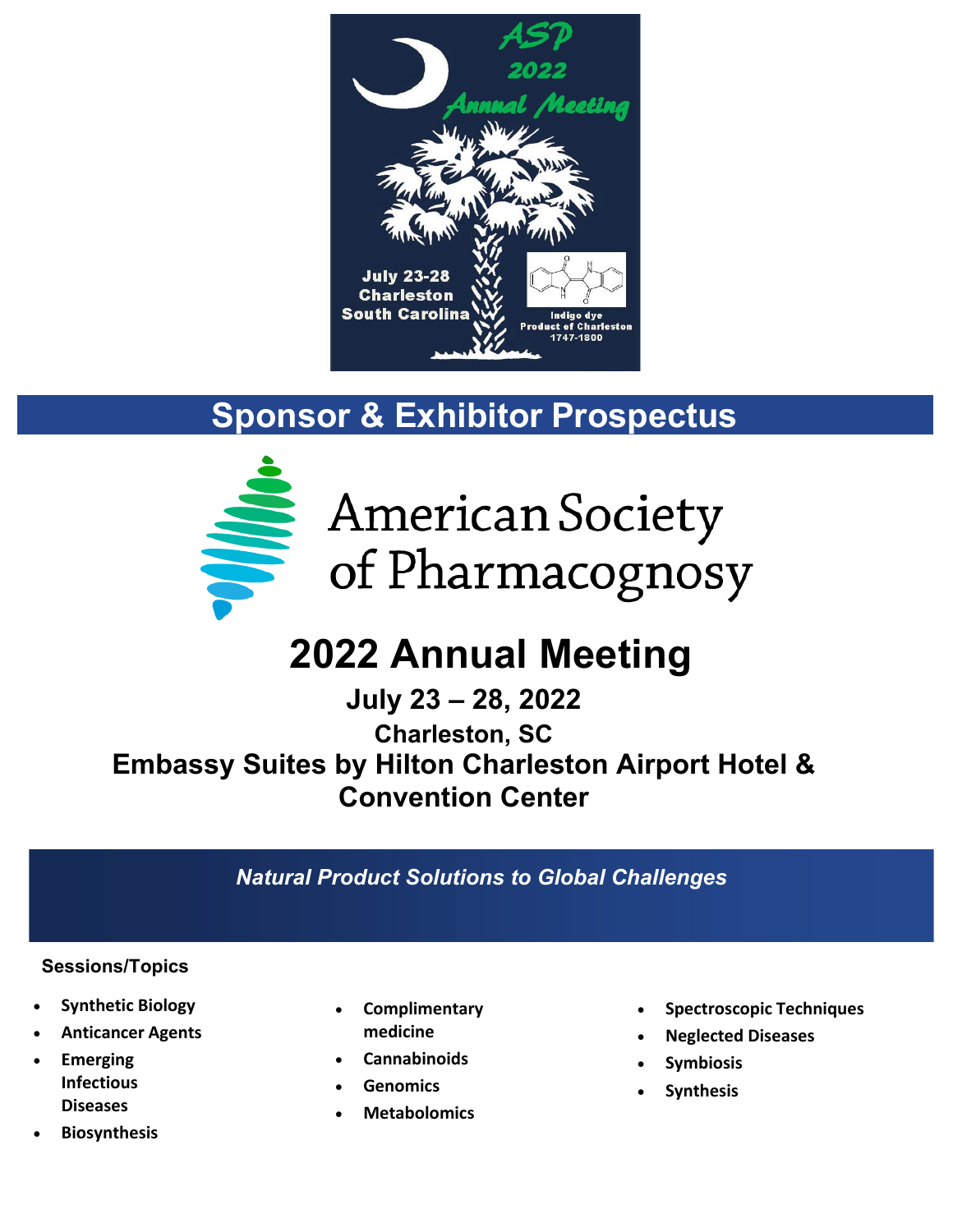#### **About ASP:**

The American Society of Pharmacognosy is a professional association dedicated to the promotion, growth, and development not only of pharmacognosy but all aspects of those sciences related to and dealing in natural products. The Society currently has over 1,000 active and associate members. Active members of the Society represent more than 60 countries throughout the world with the majority of members residing in the U.S. and Canada.

#### **About Charleston:**

Charleston, South Carolina is among the oldest cities in the US and was home of three of the signers of the Declaration of Independence. Charleston is also home to a diversity if higher education institutions including the Medical University of South Carolina, The College of Charleston, The Citadel and Hollings Cancer Center and Marine Laboratory. Charleston is host to a rapidly emerging pharmaceutical and bioproducts industries. Charleston historical downtown area and Kiawah Islands and Shem Creeks numerous opportunities for outdoor activities are minutes from the Convention Center via taxi or shuttle. Within ten minutes from the Conference Center, you will find distilleries, craft breweries, historical buildings and museums dating to the late 1600s, art galleries, and a plethora of restaurants serving locally sourced seafood and produce. Charleston and Kiawah Island were ranked as the #1 destination in the world by Travel and Leisure Magazine in 2016. All of Downtown Charleston is easily accessible on foot and Kiawah Island is a popular biking and resort location and was host to the 2021 PGA Championship. Bikes, paddle boards and kayaks are available for rent at both Kiawah Island and Shem Creek.

#### **Highlighted Speakers and Session Chairs:**

Barbara Sorkin (NIH Office of Dietary Supplements) Michelle Bond (NIH National Institute of General Medical Sciences) Tanya McKee (NIH National Cancer Institute) Patrick Still (NIH National Center for Complementary and Integrative Health)Alexis Rohou Iain Mylchreest (Thermo Fisher Scientific) Barry R. O'Keefe (National Cancer Institute, National Institutes of Health) Mary Paine (Washington State University) Marilyn Huestis (Thomas Jefferson University and Huestis & Smith Toxicology, LLC) Prakash Nagarkatti (University of South Carolina) Tadeusz F. Molinski (University of California, San Diego) Casey Golden (Greenfuel) Marc Feten (GreenGas USA) Darren Dixon (University of Oxford) Jeffrey Johnston (Vanderbilt University) Clemens Anklin (Bruker BioSpin Corp.) Marvella Ford (Medical University of South Carolina and South Carolina State University) Nancy DeMore (Medical University of South Carolina) Frank Fang (EISAI, Inc.) Abiodun Faldodun (University of Benin) Jon Clardy (Harvard) Amy Wright (Harbor Branch Oceanographic Inst)

**Contact Laura Stoll (ASP Business Manager) at [aspannualmeeting@gmail.com](mailto:aspannualmeeting@gmail.com)**